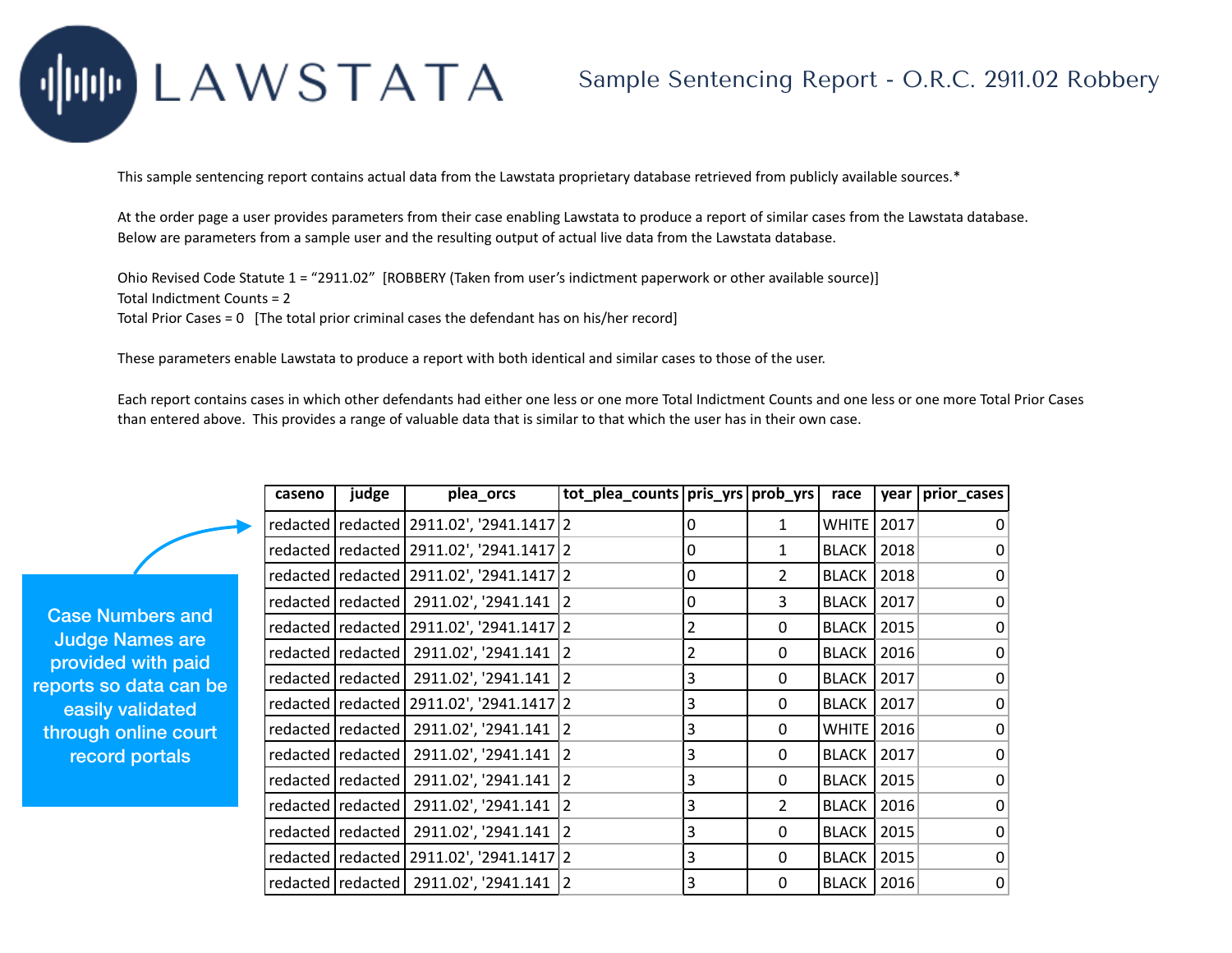| caseno | judge | plea orcs                                                  | tot_plea_counts pris_yrs prob_yrs  race |       |   |                     | year prior cases |
|--------|-------|------------------------------------------------------------|-----------------------------------------|-------|---|---------------------|------------------|
|        |       | redacted  redacted   2911.02', '2941.141', '2941.1417 3    |                                         | l 2.5 | 0 | WHITE   2015        | $\Omega$         |
|        |       | redacted   redacted   2911.02', '2941.141', '2941.1417 3   |                                         |       | 0 | <b>BLACK 2017</b>   | 0                |
|        |       | redacted   redacted   2911.02', '2941.145', '2941.1417 3   |                                         | 16    | 0 | <b>BLACK   2016</b> | 0                |
|        |       | redacted   redacted   2911.02', '2941.145', '2941.1417   3 |                                         |       | 0 | BLACK   2015        | 0                |
|        |       | redacted  redacted   2911.02', '2941.145', '2941.1417 3    |                                         |       | 0 | <b>BLACK   2017</b> | 0                |
|        |       | redacted   redacted   2911.02', '2941.141', '2941.1417 3   |                                         |       | 0 | BLACK   2017        | 0                |

| caseno | judge               | plea_orcs                                      | tot_plea_counts pris_yrs prob_yrs |   |   | race                | year | prior_cases               |
|--------|---------------------|------------------------------------------------|-----------------------------------|---|---|---------------------|------|---------------------------|
|        |                     | redacted   redacted   2911.02', '2941.1417   2 |                                   | 0 | 4 | OTHER   2017        |      | $\mathbf{1}$              |
|        |                     | redacted   redacted   2911.02', '2941.1417   2 |                                   | 2 | 0 | <b>BLACK</b>        | 2016 | $\mathbf{1}$              |
|        |                     | redacted   redacted   2911.02', '2941.141   2  |                                   | 3 | 0 | <b>BLACK</b>        | 2015 | $\mathbf{1}$              |
|        |                     | redacted   redacted   2911.02', '2941.1417   2 |                                   | 3 | 0 | <b>BLACK</b>        | 2015 | $\mathbf{1}$              |
|        |                     | redacted   redacted   2911.02', '2941.141      | $\overline{2}$                    | 3 | 0 | <b>BLACK</b>        | 2017 | $\mathbf{1}$              |
|        |                     | redacted   redacted   2911.02', '2941.141      | $\overline{2}$                    | 3 | 0 | <b>BLACK</b>        | 2017 | $\mathbf{1}$              |
|        |                     | redacted   redacted   2911.02', '2941.141      | $\overline{2}$                    | 3 | 0 | <b>BLACK</b>        | 2017 | $\mathbf{1}$              |
|        | redacted   redacted | 2911.02', '2941.141                            | $\overline{2}$                    | 3 | 0 | <b>BLACK</b>        | 2016 | $\mathbf{1}$              |
|        | redacted   redacted | 2911.02', '2941.141 2                          |                                   | 3 | 0 | <b>WHITE</b> 2017   |      | $\mathbf{1}$              |
|        | redacted   redacted | 2911.02', '2941.141                            | $\overline{2}$                    | 3 | 0 | <b>BLACK</b>        | 2016 | $\mathbf{1}$              |
|        | redacted   redacted | 2911.02', '2941.141                            | $\overline{2}$                    | 3 | 0 | <b>BLACK</b>        | 2018 | $\mathbf{1}$              |
|        | redacted   redacted | 2911.02', '2941.141                            | $\overline{2}$                    | 4 | 0 | <b>BLACK</b>        | 2017 | $\mathbf{1}$              |
|        | redacted redacted   | 2911.02', '2941.141 2                          |                                   | 4 | 0 | <b>BLACK</b>        | 2017 | $\mathbf{1}$              |
|        |                     | redacted   redacted   2911.02', '2941.141      | $\overline{2}$                    | 4 | 0 | <b>BLACK</b>        | 2015 | $\mathbf{1}$              |
|        |                     | redacted   redacted   2911.02', '2941.1417   2 |                                   | 4 | 0 | <b>BLACK   2016</b> |      | $\ensuremath{\mathbf{1}}$ |